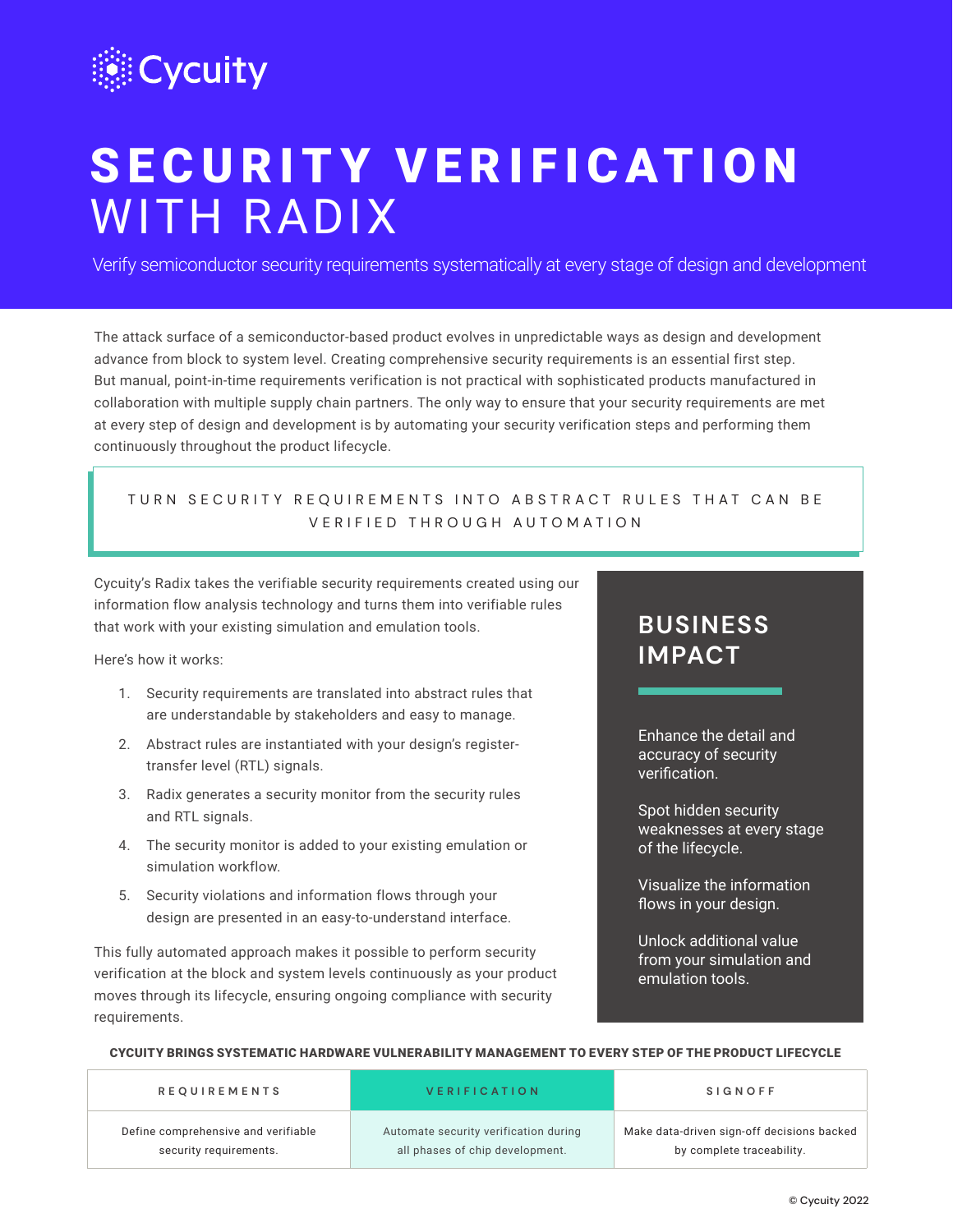

# **REQUIREMENTS** DEFINITION WITH RADIX

Create comprehensive and verifiable hardware security requirements that surface both known and unknown risks

Most companies developing semiconductors – or products that incorporate them – have existing hardware security practices in place. But the security requirements that these activities are based on often have two key limitations:

- 1. They focus disproportionately on known risks and fail to account for the unexpected.
- 2. They aren't easily verifiable as the product development lifecycle advances.

As a result, product development can be derailed and delayed at any stage. Or worse, catastrophic hardware vulnerabilities can find their way into shipped products.

### MAKE SECURITY REQUIREMENTS DEVELOPMENT SYSTEMATIC AND MEASURABLE

Cycuity's information flow analysis technology makes it possible to create abstract security requirements that are much more flexible, scalable, and verifiable than traditional approaches. We integrate with your existing design tools and provide a more holistic view of your hardware and software assets and how they interact – including any unexpected behavior.

This allows you to:

- Identify the locations and flows of the assets that need to be protected.
- State clear security objectives for each of these assets.
- Identify protection mechanisms that meet these objectives for each asset.
- Define methods of measuring the efficacy of each protection mechanism.

The output of this process is a compact set of requirements that can be verified in a scalable and automated manner during all phases of product design and development.

## **BUSINESS IMPACT**

Simplify requirements development through abstraction.

Extend coverage to include unexpected risks and behavior.

Ensure that requirements are verifiable at every step of the product life cycle.

Create a foundation for automated requirements verification.

### CYCUITY BRINGS SYSTEMATIC HARDWARE VULNERABILITY MANAGEMENT TO EVERY STEP OF THE PRODUCT LIFECYCLE

| <b>REQUIREMENTS</b>                 | <b>VERIFICATION</b>                   | <b>SIGNOFF</b>                             |
|-------------------------------------|---------------------------------------|--------------------------------------------|
| Define comprehensive and verifiable | Automate security verification during | Make data-driven sign-off decisions backed |
| security requirements.              | all phases of chip development.       | by complete traceability.                  |